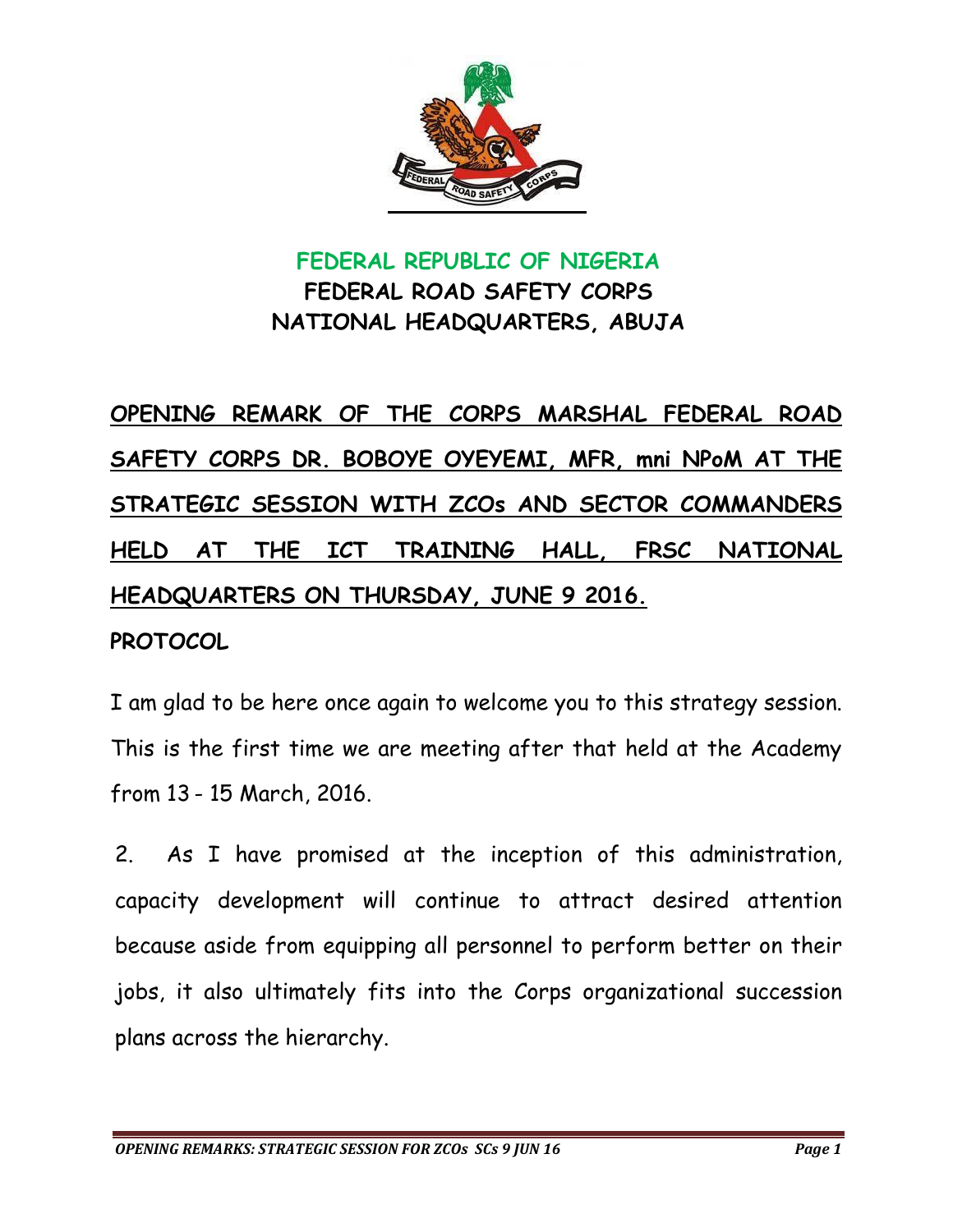3. To ensure that we do not derail from our goals therefore we must continually examine, re-examine and re-appraise our strategies, approaches and resolutions. I therefore have no doubt that you all have kept fate with the resolutions reached at the last strategy session held at the Academy.

4. The main aim of this strategy meeting therefore is to enable Management evaluate the outcome of the earlier meeting. It will be part report rendition by the Commands as well as interactive, as usual. At the end of the day, it is expected that:

- a. The level of compliance with Management directives would be evident.
- b. The adaptation of the individual Commands to developing issues would be evident.
- c. The various peculiar developing issues would have been shared and further strategic approaches proffered.
- d. Further directives based on presentations and deliberation will be issued to guide all Commanders further.

5. Let me remind us all that it was not without reasons that the Corps was established in the first place. We have come a long way yet we have longer grounds to cover, more so at this critical period of our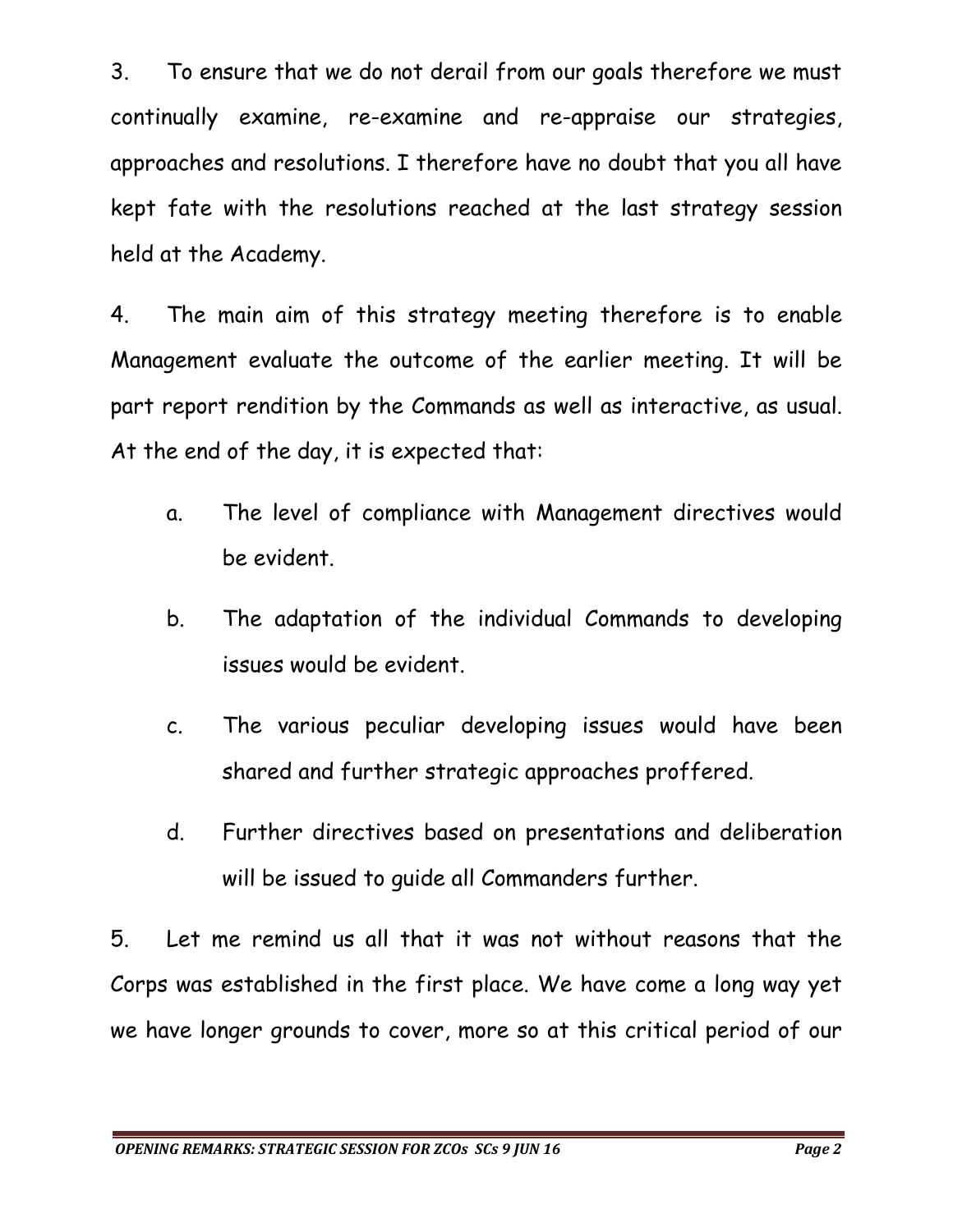nations' life we must remember that we have a goal summarized as quest for a nation where road crashes result in no death.

6. We must continue to discharge our responsibilities as professionals, not only because our enabling act have charge us to but also the fact remains that it is our human nature to do so; as seasoned Officers, that come from within us. We further accept the responsibilities because we are our brother's keepers and live in a community which well-being depends on all of us pulling together towards a better motoring environment. We must therefore continue to secure and pressure the very essence of our community, we must have and display compassion; this is an essential quality that should continually breathe life into our actions.

7. Let me reiterate that this administration will continue to channels its energy towards capacity development, to evolve a system that dispenses justice fairly firmly and professionally. We will continue to consult all Nigerians to develop and implement road safety management and related policies; we will partner State Governments, especially in areas of provision of roads and road infrastructure within their domains; assist in establishing and training of their road traffic agencies. It is in our interest to do so, so that we can focus more on critical issues relating to regulation of practices.